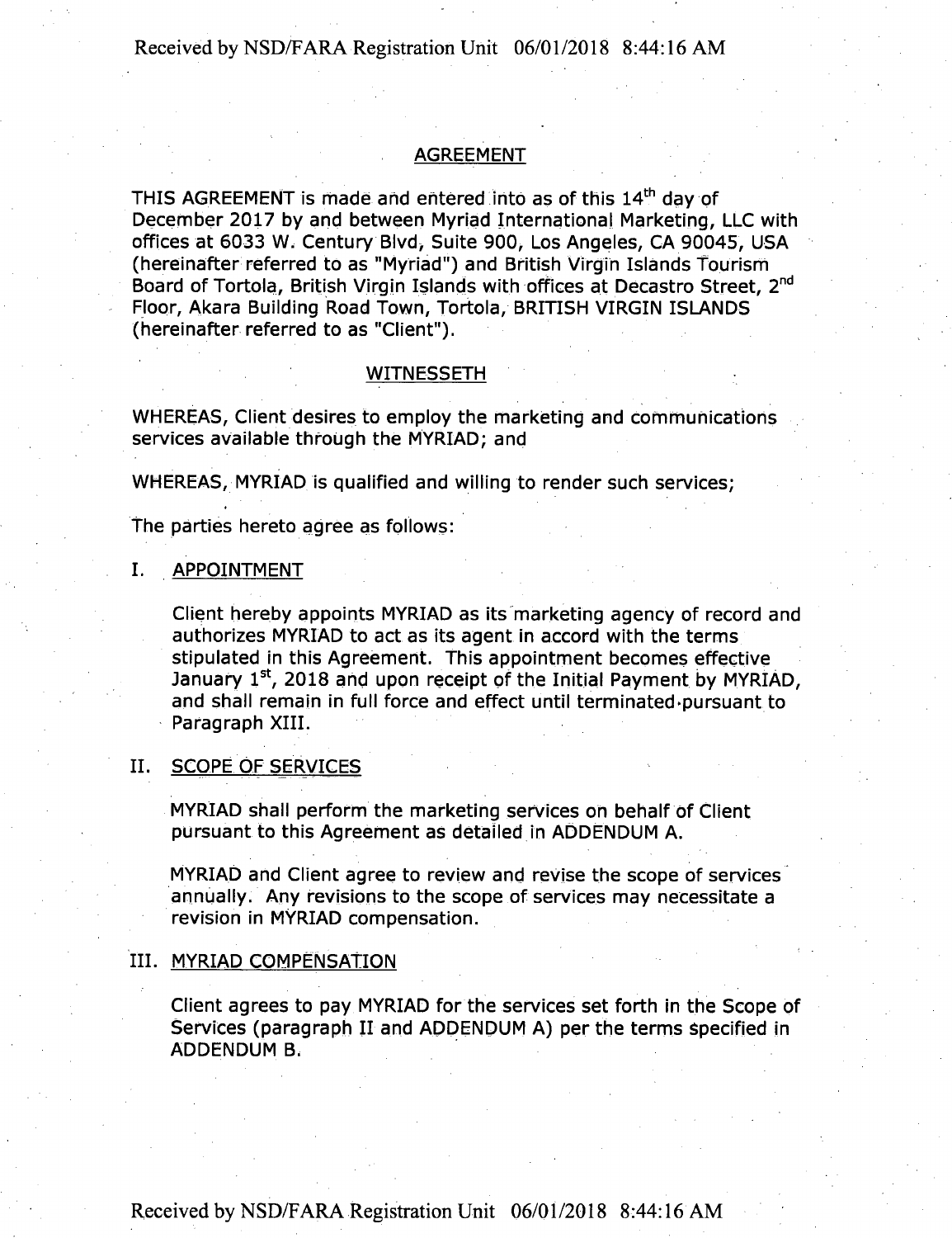MYRIAD and Client agree to review and revise MYRIAD'S compensation annually in conjunction with the annual review of Scope of Services. Should there be no significant change in the Scope of Services at the annual review; MYRIAD shall be entitled to receive a four percent (4%) cost of living increase in compensation, the amount of which shall be authorized in advance in an amendment to this Agreement.

## IV. ADVERTISING & MEDIA LIABILITY

Any advertising or media purchases approved in writing by the client to be placed on behalf of the Client by Myriad shall be made in accordance with ADDENDUM C

## V. MATERIALS. SERVICES AND APPROVALS

Client shall provide Agency with written approval of all advertising layouts, advertising copy, press releases, publicity materials and related program materials prior to their production, broadcast and/or issuance. These approvals shall be provided by Client in writing, and in a timely manner, via mail (either traditional or electronic) or facsimile.

All charges for advertising production, photography, original artwork, collateral production, printing, direct mail production, audiovisual production or marketing research services outside of the scope of this agreement or statement of work will be estimated, authorized and billed by separate agreement.

Client may modify, reject, cancel, or stop any and all plans, schedules, or work in progress at any time by delivering written notice to Agency. In this event, however, Client will retain sole liability for all commitments made by Agency prior to such action, and reimburse Agency for all of Agency's charges and expenses for work begun with Client approval.

## VI. OWNERSHIP OF MATERIALS

All completed materials created and/or produced by MYRIAD and accepted by Client shall become the property of Client upon receipt by MYRIAD of payment in full for all services rendered by MYRIAD pursuant to this Agreement.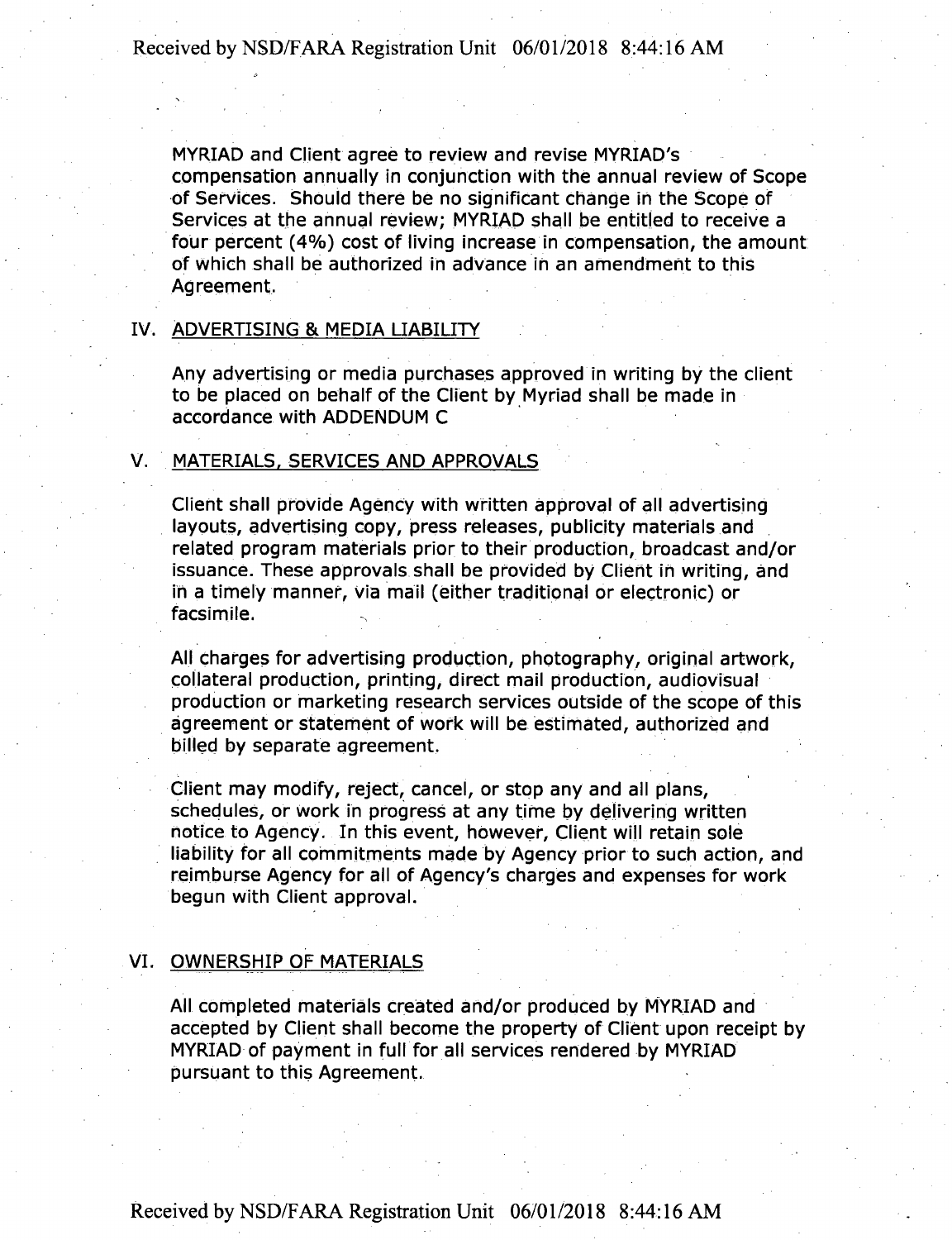MYRIAD acknowledges that Client is the sole and exclusive owner of Client's intellectual property, including without limitation, trademarks, service marks, trade names and logos (collectively, the "Client Marks"). MYRIAD agrees that it will not make any use of the Marks without Client's prior written consent. MYRIAD further agrees and acknowledges that it shall not acquire any interest in the Marks or the goodwill associated with the Marks by virtue of this Agreement or MYRIAD'S use of the Marks. Client hereby reserves all such rights not specifically granted hereunder.

Client acknowledges that MYRIAD is the sole and exclusive owner of MYRIAD'S intellectual property, including without limitation, trademarks, service marks, trade names and logos (collectively, the "MYRIAD Marks"), Client agrees that it will not make any use of the Marks without MYRIAD'S prior written consent. Client further agrees and acknowledges that it shall not acquire any interest in the Marks or the goodwill associated with the Marks by virtue of this Agreement or Client's use of the Marks. MYRIAD hereby reserves all such rights not specifically granted hereunder.

#### VII. GENERAL TERMS

Any invoice for which MYRIAD has not received payment by the specified due date Shall be Considered delinquent. A monthly interest charge of 3% will be added to the outstanding invoices that are 60 days past due. After 90 days MYRIAD reserves the right to stop all work until payment is up to date.

This provision shall not apply to invoiced amounts that Client has reasonable grounds to question, assuming such questions are submitted in writing by Client to MYRIAD within ten (10) days of receipt of the appropriate invoice. Should delinquent invoices remain unpaid by Client 60 days past the due date, MYRIAD reserves the right to immediately suspend all marketing services on behalf of the Client until such time as payment is received.

Client agrees to hold MYRIAD harmless for the failure of suppliers to properly execute their commitments. Client further agrees to indemnify and hold harmless MYRIAD against any and all claims for loss, liability or damages arising out of, or in connection with, work done or to be performed by MYRIAD for and on behalf of Client,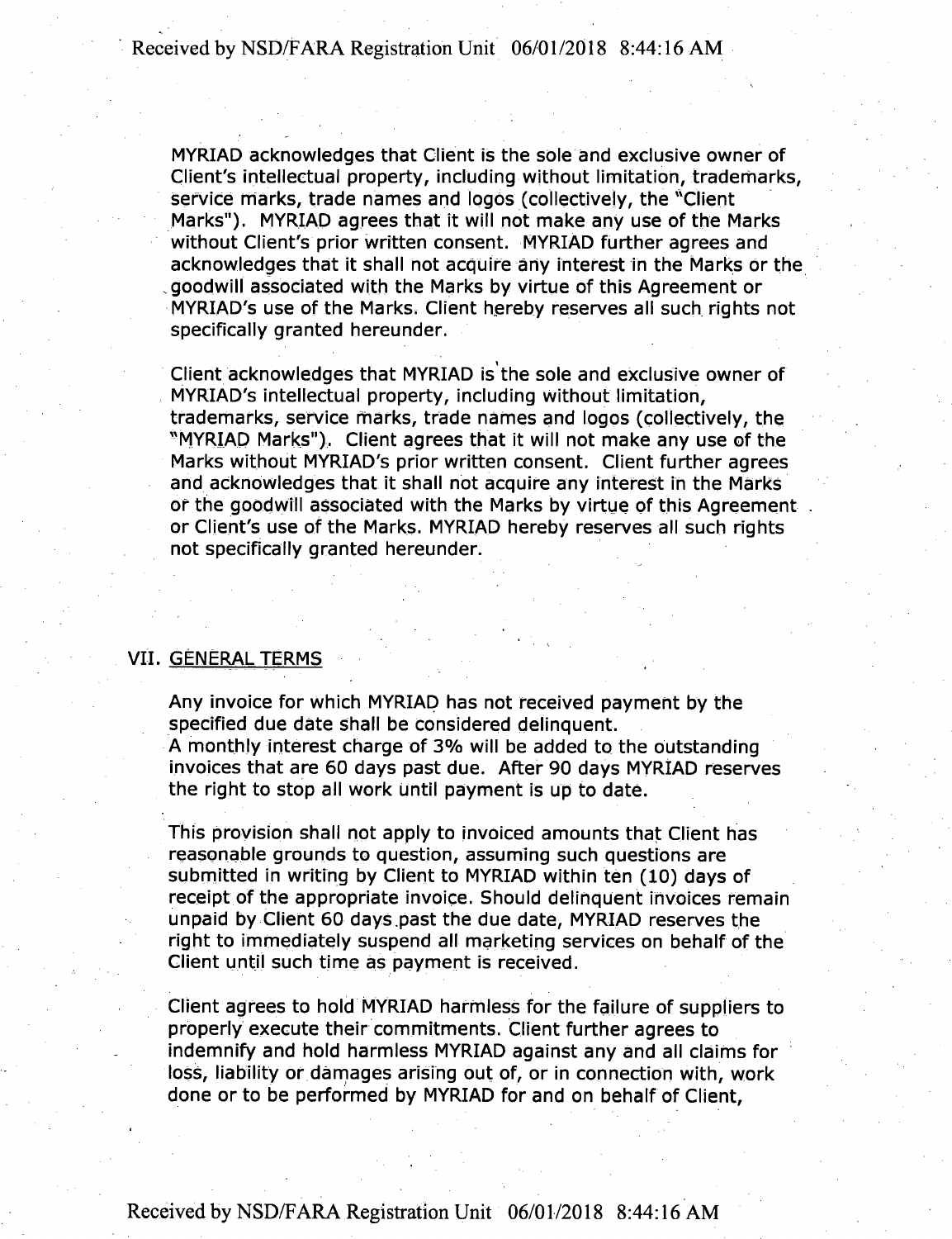including the cost of defending any legal action that may be brought or threatened against MYRIAD arising out of the use of any marketing or promotional materials furnished or approved by Client. Client further agrees to indemnify and hold harmless MYRIAD from any and all claims, judgments or costs, including reasonable attorney's fees, that MYRIAD may incur by reason of defending any claim or legal action in which MYRIAD may become involved by reason of any contractual action taken on behalf of Client.

MYRIAD agrees to indemnify and hold Client harmless against any and all claims for loss, liability or damages arising out of the use of any materials furnished by MYRIAD without prior approval by Client. MYRIAD furthe'r agrees to indemnify and hold harmless Client from any and all claims, judgments or costs, including reasonable attorney's fees, that Client may incur by reason of defending any claim or legal action in which Client may become involved by reason of any contractual action taken by MYRIAD.

Client agrees to promptly reimburse MYRIAD for any sales taxes MYRIAD may be required to pay by law for performing services and/or producing materials on behalf of Client.

Should it become necessary for MYRIAD to institute collection proceedings for any work performed or advertising placed on behalf of Client during the effective dates of this Agreement, or otherwise authorized by Client, Client agrees to pay all costs incurred including reasonable attorney fees.

Client agrees to make payments for all services provided under the terms of this Agreement in United States dollars.

## VIII.EXCLUSION OF CERTAIN DAMAGES

To the fullest extent permitted by law, notwithstanding any other provisions of this Agreement, MYRIAD shall not be liable to Client or anyone claiming by, through, or under Client for any special, incidental, indirect, or consequential damages whatsoever arising out of, resulting from, Or in any manner related to services provided to Client by MYRIAD or this Agreement from any cause or causes, including, but not limited to, any such damages caused by the negligence, errors or omissions, strict liability or breach of contract, or breach of any express or implied warranty, including, but not limited to, losses of profits, income, revenue, use, financing, business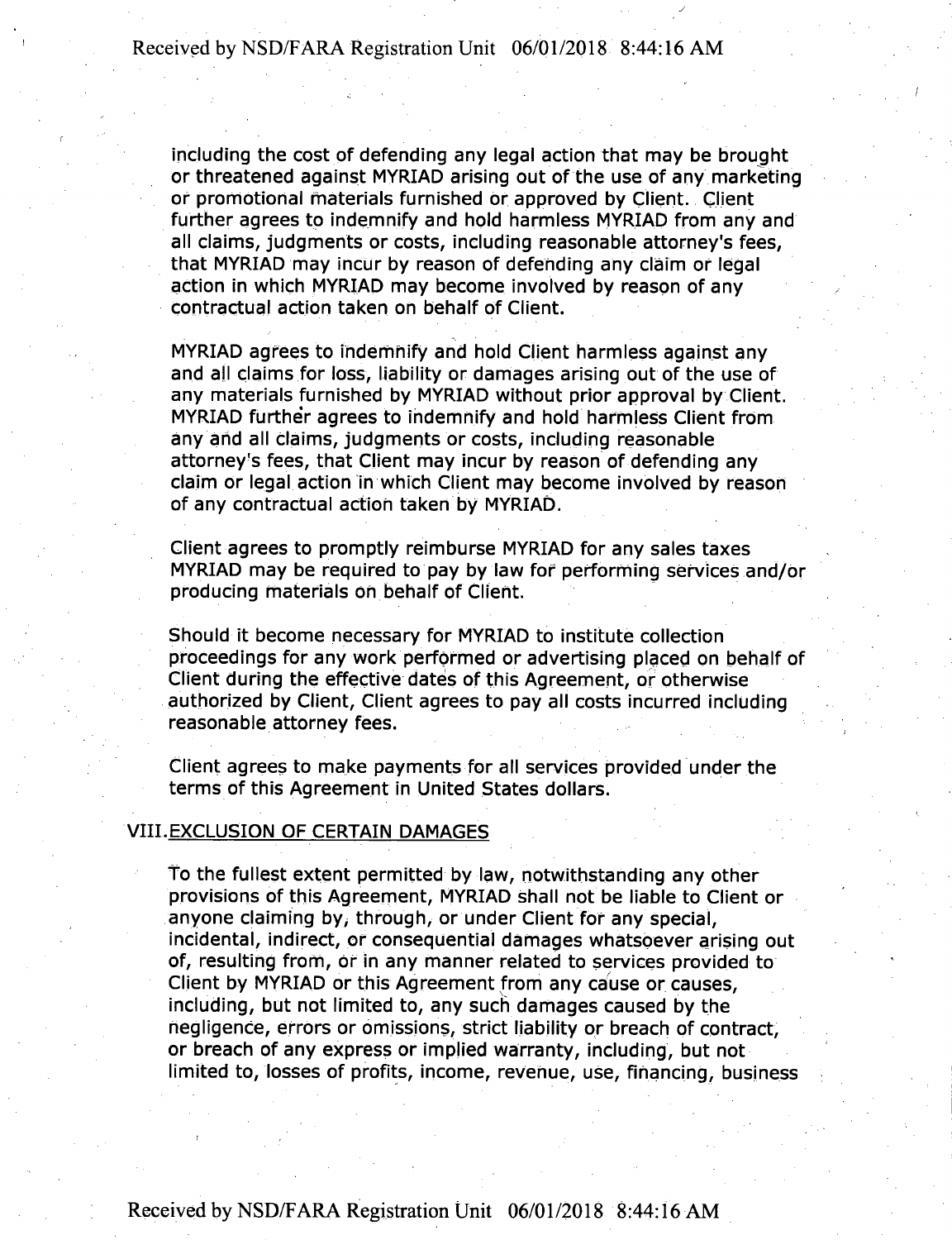or reputation and losses of management or employee productivity or the services of such persons.

## IX, DAMAGE LIMITATIONS

Notwithstanding any other provisions of this Agreement, and to the fullest permitted by law, the total liability, in the aggregate of MYRIAD to Client and anyone claiming by, through, or under Client for any and all claims, losses, costs or damages whatsoever, arising out of, resulting from, or in any manner relating to Services provided to Client by MYRIAD or this Agreement for which MYRIAD is responsible from any cause or causes, including but not limited to the negligence, errors or omissions, strict liability or breach of contract, or express or implied warranty of MYRIAD Shall not exceed the total compensation received by MYRIAD under this Agreement for the applicable Work Product which is the subject of Client's claim.

## X. RESERVATION AS TO DUTIES

MYRIAD expressly reserves the right to refuse to undertake any campaign, prepare any advertising material or publicity or cause the publication or broadcast of any advertisement or article which, in MYRIAD'S judgment, would be misleading, indecent, libelous, unlawful, or otherwise prejudicial to Client's or MYRIAD'S interest. Nothing in this Agreement shall be construed as committing MYRIAD to violate any lawful contractual commitments to media.

## XI. CONFIDENTIAL INFORMATION

Any document provided to MYRIAD by Client and designated in writing as containing confidential, proprietary or privileged information will not be disclosed to any third party, unless required by law, court order, or relevant regulation.

MYRIAD shall not be responsible for the loss or destruction of any materials provided by the Client, or the inadvertent disclosure of confidential information, unless such loss, destruction, of disclosure is caused by MYRIAD'S negligence. In such an event, MYRIAD shall not be responsible for an amount in excess of the aggregate amount of all fees paid to MYRIAD for services performed pursuant to this Agreement.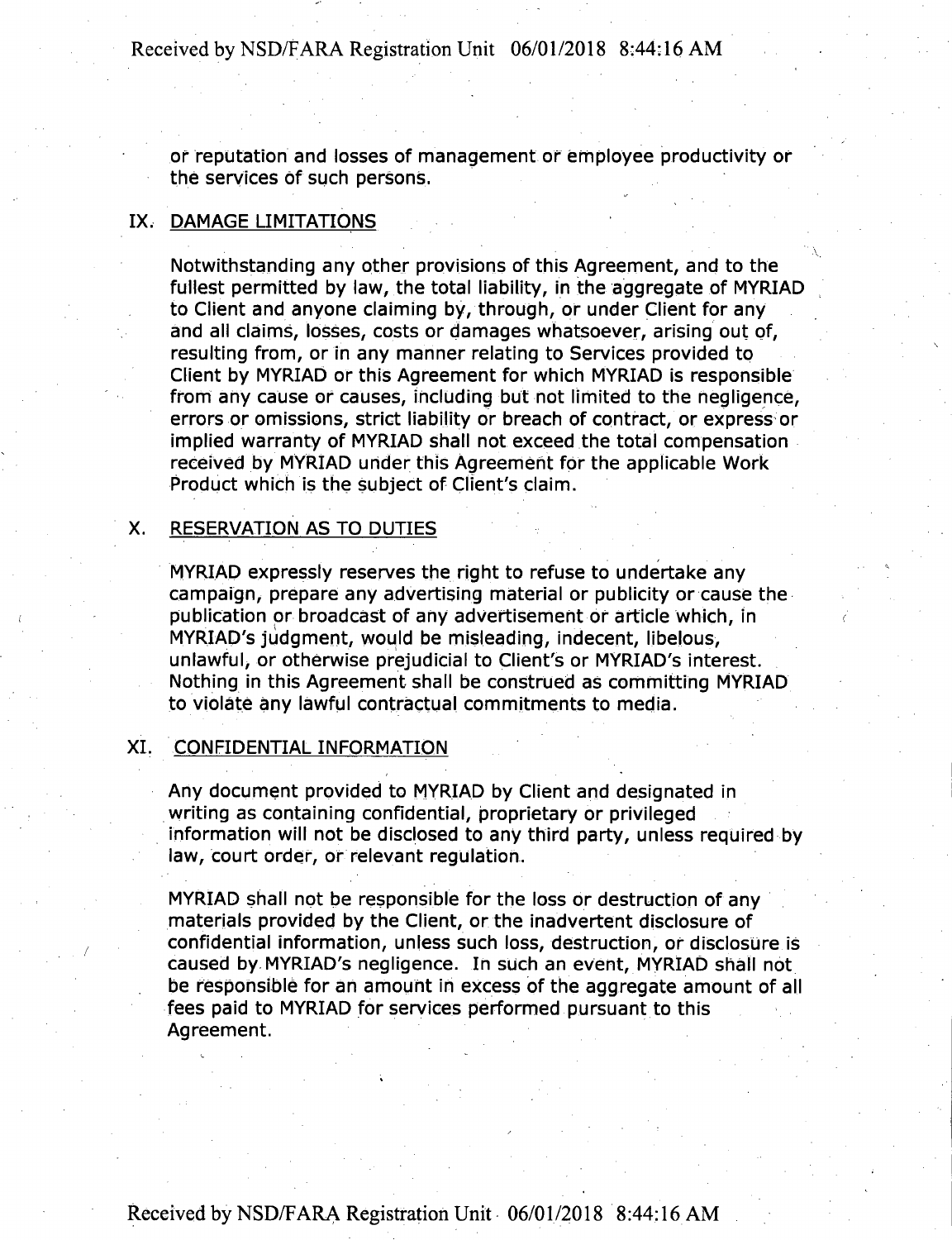## XII. EMPLOYMENT OF MYRIAD PERSONNEL

During the term of this Agreement and for a period of one (1) year following its termination, Client agrees not to hire any employee of MYRIAD and MYRIAD agrees not to hire any employee of Client.

## XIII.TERMINATION

Either party hereto may terminate this agreement by giving ninety (90) days prior written notice thereof by certified mail or registered mail to the other party.

Notification of termination shall be delivered by registered mail as follows:

® If to MYRIAD:

AJ Merschen, President Myriad International Marketing, LLC 6033 W. Century Blvd, Suite 900 Los Angeles, CA 90045, USA

Copy to

Clayton Reid, CEO - , 4601 Madison Avenue Kansas City, Missouri, 64112

• If to Client:

Sharon Flax-Brutus British Virgin Islands Tourism Board Decastro Street, 2<sup>nd</sup> Floor, Akara Building Road Town, Tortola, BRITISH VIRGIN ISLANDS

MYRIAD'S rights, duties and responsibilities as set forth in this Agreement will continue in full force and effect during any notice period and will include, but not necessarily be limited to, the creation and production of advertising and the negotiation and placement of media insertion orders whose closing or cancellation dates fall within the notice period.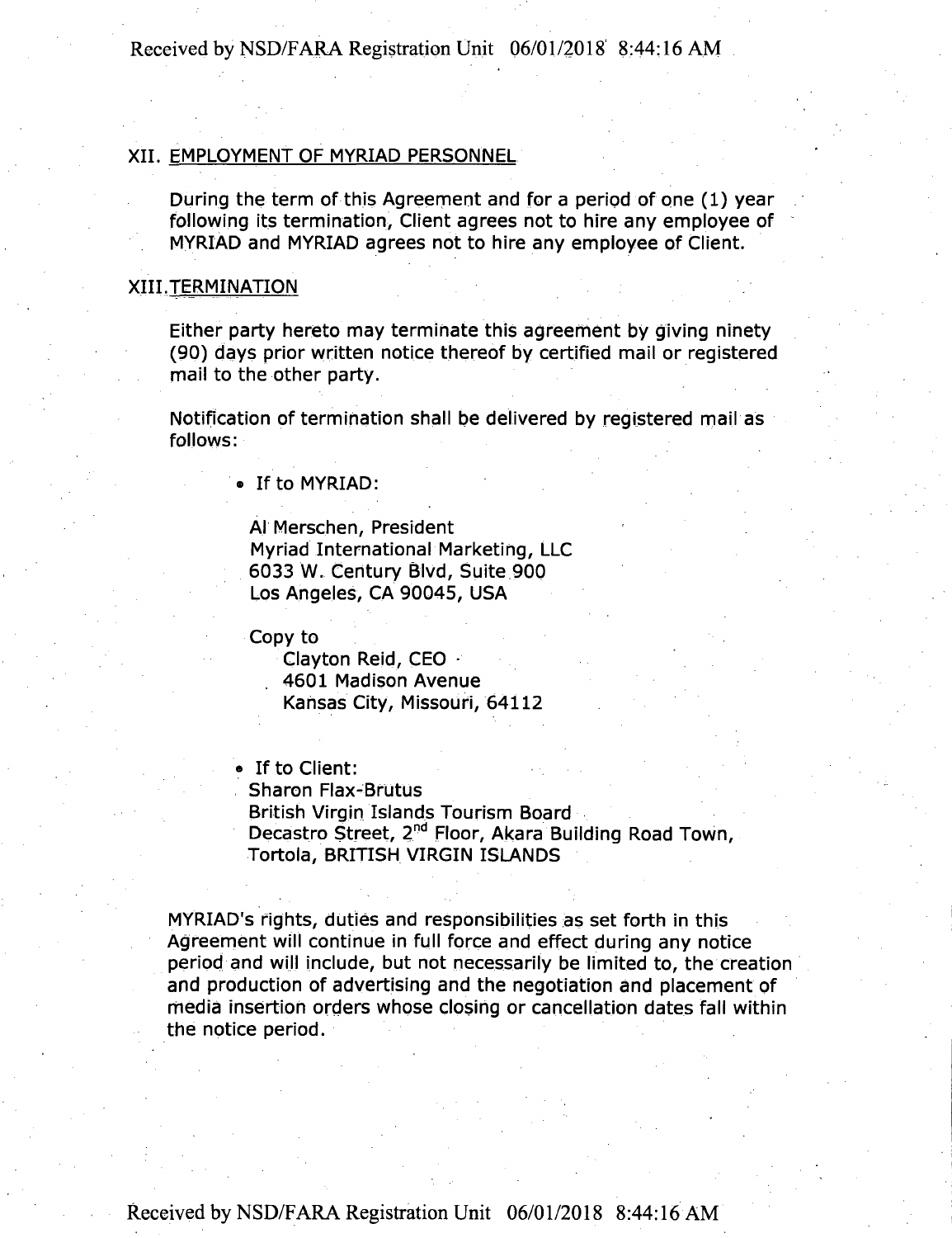## XIV. TRANSFER OF OWNERSHIP

Upon the termination of this Agreement and upon receipt by MYRIAD of all amounts to which it is entitled from Client pursuant to this Agreement, MYRIAD shall transfer, assign and make available to Client, or Client's representative, all property and materials in MYRIAD'S possession or control belonging to Client.

MYRIAD shall also cooperate in transferring, with approval of authorized third parties, all reservations, contracts and arrangements with advertising media; or others, for advertising space or materials yet to be used and all related rights and claims, upon being duly released from such obligations.

Client shall own all rights to any materials which are produced in finished form prior to the effective termination of this Agreement. MYRIAD shall proceed promptly to complete production of any such materials during the notice period. However, at termination, any concepts, sketches, mock-ups or other manifestations Client has not authorized MYRIAD to produce shall remain the exclusive property of MYRIAD, and Client shall be deemed to have released and assigned to MYRIAD any copyright or other rights relating to such materials.

## XV. ONLY AGREEMENT AND AMENDMENTS TO AGREEMENT

This Agreement shall supersede any prior Agreements between the parties, whether oral or written, and shall constitute the only Agreement between the parties. Any amendments or modifications to this Agreement shall be invalid unless made in writing and executed by the parties to this Agreement or authorized representatives thereof.

#### XVI. JURISDICTION AND VENUE

If either party has any dispute directly or indirectly arising out of or relating to either party's performance pursuant to this Agreement, it shall be subject to the exclusive venue and jurisdiction of the courts situated in the British Virgin Islands. The prevailing party in any such dispute shall be entitled to recover its reasonable attorney's fees and costs from the non-prevailing party, whether as claimant or counterclaimant.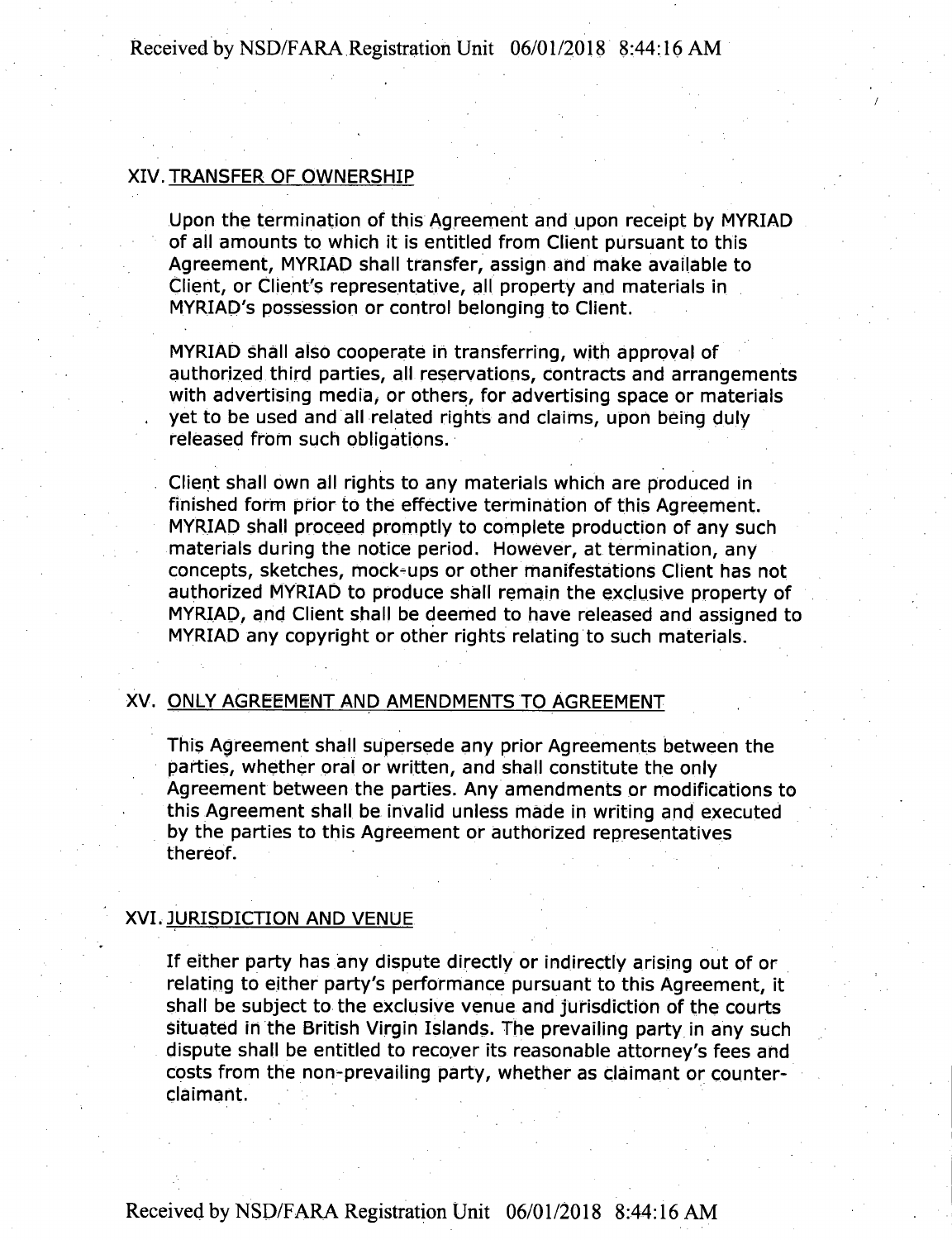## XVII. CHOICE OF LAW

This Agreement shall be construed in accordance with and governed by the laws of the British Virgin Islands as if fully executed therein.

### XVIII. DISPUTE RESOLUTION

We hope and expect that our relationship will be mutually beneficial and cooperative. However, in the unlikely event that a dispute arises between us, the parties agree to arbitrate any dispute arising under this agreement before an arbitrator in the British Virgin Islands.

The seat of the arbitration shall be in Road Town, Tortola. The arbitrator shall be able to determine the rules of procedure under which the arbitration will be conducted; the parties shall agree on a sole arbitrator, failing which the President of the Bar Association shall be entitled to nominate the arbitrator; and that the decision of the arbitrator should be final and binding on the parties save for issues of law.

The prevailing party shall have its costs associated with the arbitration, including its reasonable attorneys' fees and disbursements and the fees of the arbitrator and other costs incurred in the arbitration, paid by the other party.

IN WITNESS WHEREOF, the parties hereto have set their hands by their duly authorized agents on this day of 2017.

Sharon Flax-Brutus Director of Tourism, British Virgin Islands Tourist Board

Al Merschen, President, Myriad International Marketing, LLC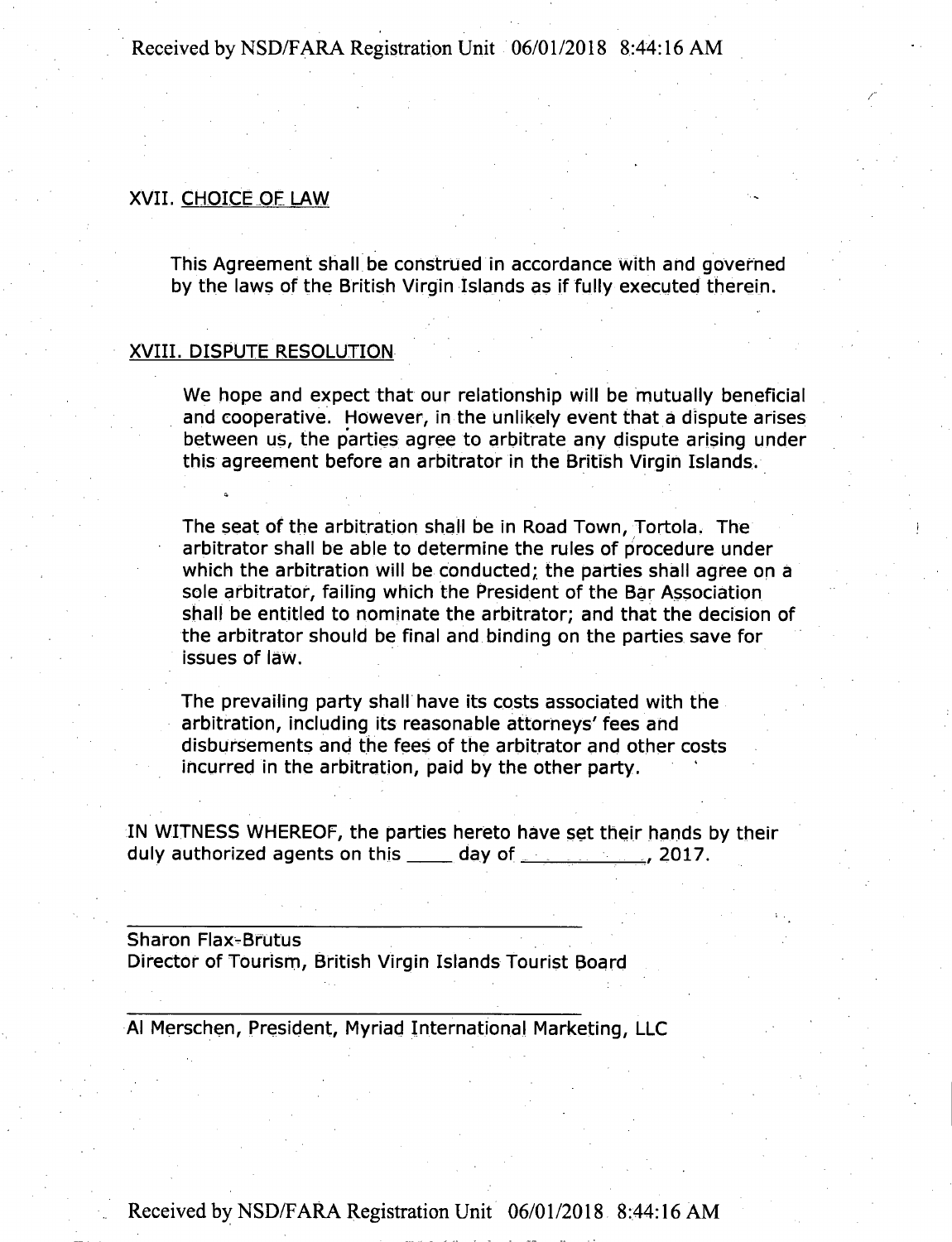## **ADDENDUM <sup>A</sup> - SCOPE OF SERVICES**

#### Table of Contents

|                | <b>Table of Contents</b>                 |  |
|----------------|------------------------------------------|--|
|                |                                          |  |
| 2.             |                                          |  |
| 3.             |                                          |  |
| 4.             |                                          |  |
| -5.            | Miami Open Event Management Services  12 |  |
| 6.             |                                          |  |
| 8 <sub>1</sub> |                                          |  |
| 9.             |                                          |  |
|                |                                          |  |
|                |                                          |  |

1. Myriad agrees to perform **Marketing & Client services** for BVITB, including:

- Creative and strategic planning from Myriad's executive team
- Liaison with BVI's in-house creative manager/graphic team and review of creative generated in-house
- Attendance at two meetings annually in BVI for one to two people from Myriad's account/creative team.
- Reporting as outlined in section 6
- Development and implementation of one multiple trade/product partner campaign annually including Concept, media planning, ad placements, reporting, etc.
- Review and consultation of up to three trade activities (e.g. specialist program, consortia campaign)
- Global consultation and review of BVI activities
- 2. Myriad agrees to perform **Media** & **Analytics services** for BVITB including:
	- Media planning, negotiation and buying of up to 20 outlets
	- Coordination of insertion orders & terms
	- Ongoing measurement and optimization of all media
- 3. Myriad agrees to perform **Creative Services** for BVITB, including:
	- New creative templates for 2018 aquatic thematic including:
		- o eBlast template
		- o 6 x HTML5 Banner templates (300x600, 728x90, 300x250, 160x600, 300x50 & 320x50)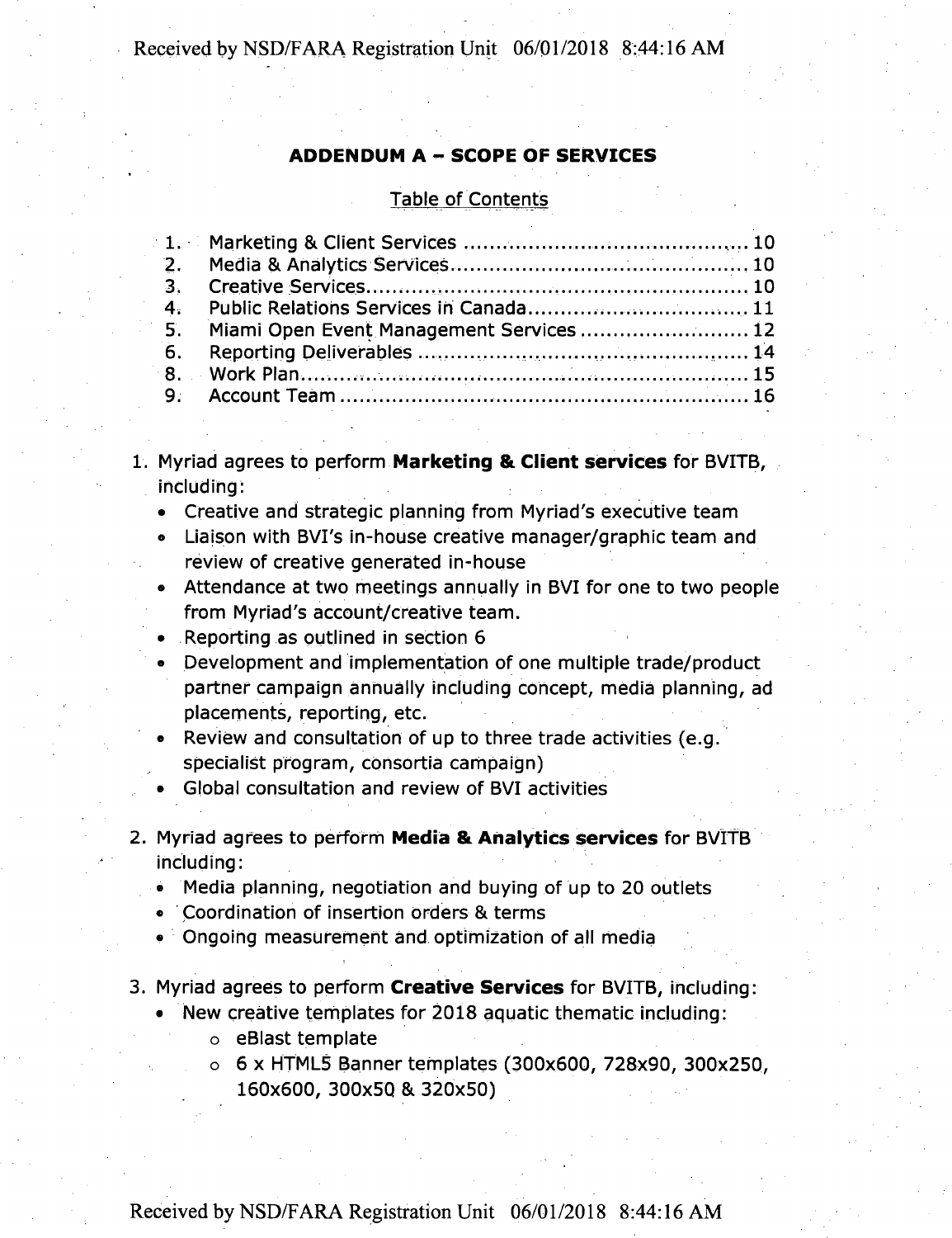- o Full page print advertisement template
- o *Vi* Page print advertisement template
- o Double sided promotional flyer template
- o 4-page brochure template
- $\circ$  4 x pop up banner designs (4-varied themes)
- o 1 x Large scale display design
- Five (5) theme/seasonal sets of digital creative (6x HTML & lx eBlast):
	- o Sailing
	- o Fishing \
	- o Scuba Diving
	- o Events
	- o Trade
- Total of 60 advertisement & image re-sizing's per year
- Development / implementation of one native content campaign per contract period
- Copy Writing of 500 words per month
- Writing of search listings up to three (3) campaign themes per year, includes up to 12 ad groups,  $20 - 50$  terms per group and four (4) ads
- Writing of up to 12 social advertising posts for existing campaigns i.e. one (1) per month
- Creative and HTML set up of one (1) electronic or print event invitation per year
- **4.** Myriad agrees to perform **Public Relations Services in Canada** for BVITB, including:

Myriad Media.Desk (Ongoing; 12 Months):

- Myriad PR team to develop key themes and target/strategic media list for client approval to form basis of Canadian public relations program
- Myriad PR team to draft and develop a total of three (3) proactive destination pitches for the BVI and distribute to strategic Canadian media targets
- **Myriad PR team to draft and distribute a total of two (2) proactive news-oriented, "wide" press releases for the BVI in the Canadian media market**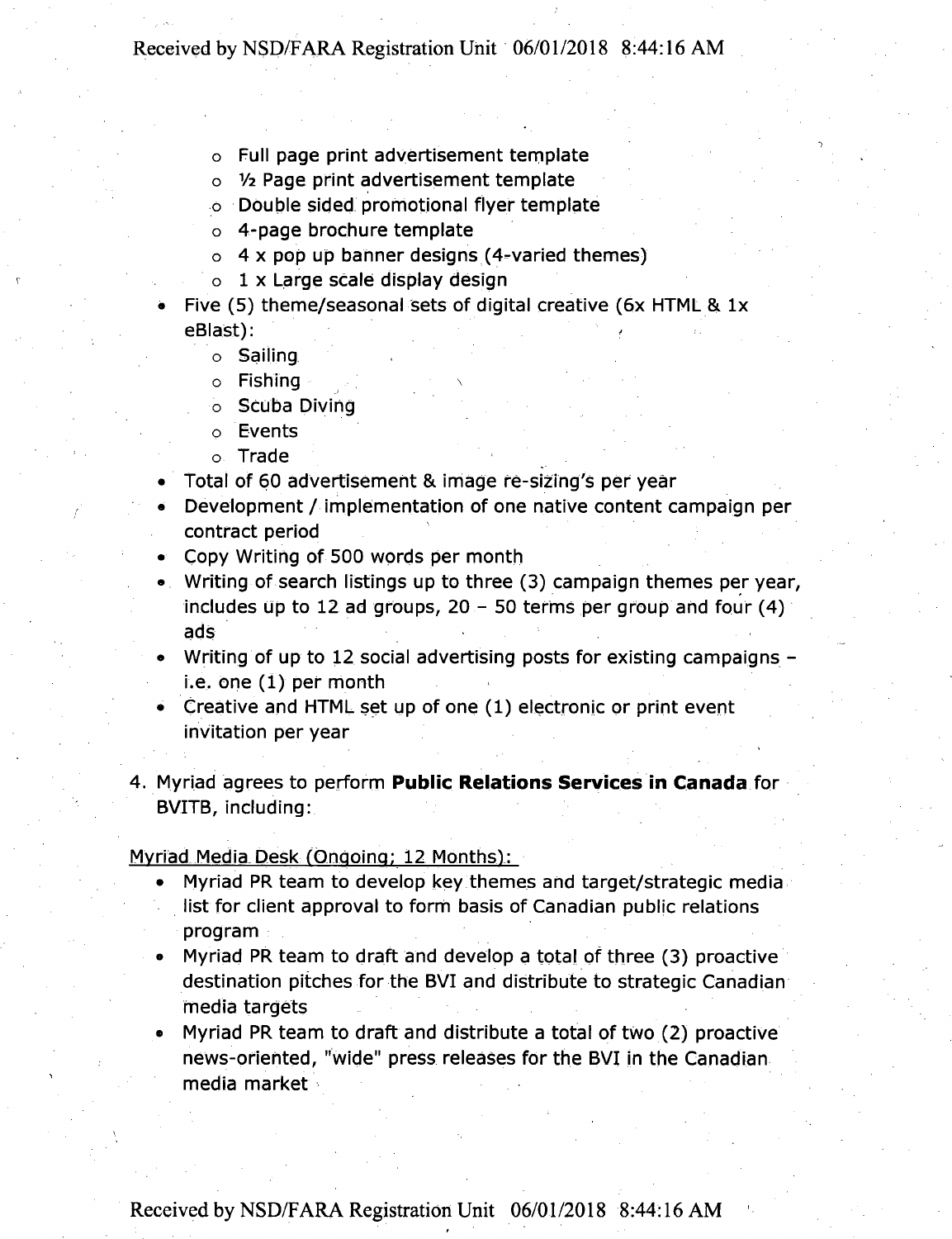- Myriad PR team to provide POV (point of view) assistance and research support to BVI for requests from the Canadian media market, upon request
- BVI will be included in at least two, all-client Myriad PR client initiatives in Canada, pushing out relevant destination updates representing Myriad's prestigious client portfolio

News Content Creation & Distribution:

• Myriad PR team will provide ongoing, weekly reactive media support to the BVI, submitting the destination for consideration for qualified reactive media requests

## Media Visits (6):

- Myriad PR to secure and present a total of six (6) visiting media or influences
	- o 4 via small group press trip

• »•

- o 2 individual media or influencer visits
- 5. Myriad agrees to perform Miami Open Event Management Services for BVITB, including

### Event Planning:

- Development and management of event planning timelines
- Event logistics including development of schedules
- Coordination of Display Booth and Hospitality Suite activations including:
	- $\circ$  Coordination of AV, power & internet requirements
	- o Coordination of required furnishings & display items
	- o Coordination of staff roster & uniforms for Booth, Hospitality
		- Suite & C -Gate Activations
	- o Provision of guest lists with Food & Beverage counts to Miami Open Coordinators
- Development of advertising materials & delivery to Miami Open coordinators including
	- o Two TV Wing signs on Stadium Court
	- o Two Sidewall on Grandstand Court
	- o Sponsor Board Recognition logo
	- o Stadium Bill Board Messages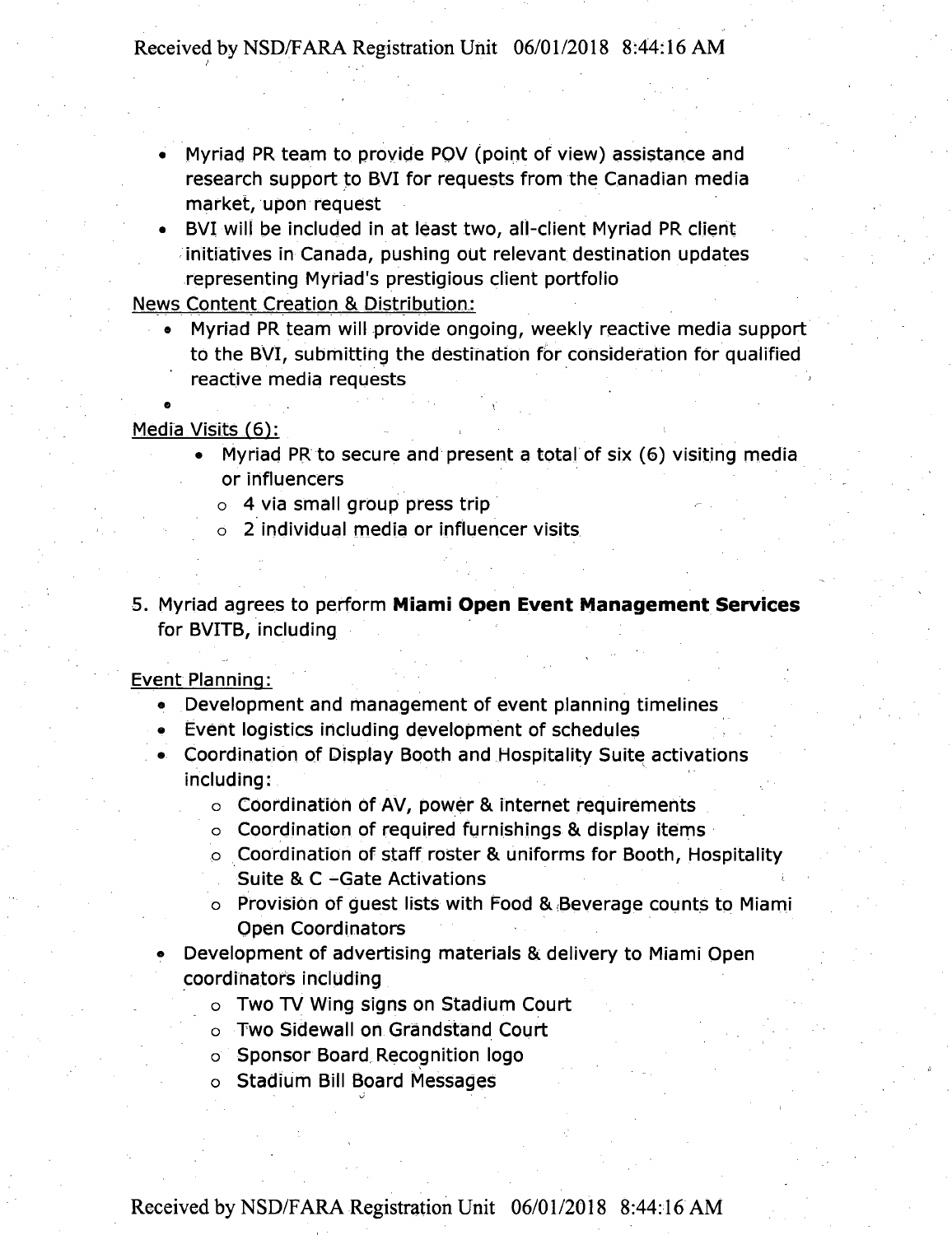- o Full-page Tournament Program Ad
- <sup>o</sup> Miami Herald Special Section 1/2 Page
- o Any signage required for Stadium Promotions
- o 30-second video commercial to be run on Large LED boards
- o Daily provision of schedule inclusions & revised digital messaging (9am Daily Deadlines) .
- o Suite invitations (printed or email as required)
- Coordination of collateral material for booth giveaways 8i gate-c promotions (Myriad to develop creative ideas with budget allocations and provide to BVITB for final selection)
- ® Provision of social media assets to Miami Open coordinators for possible inclusion

• Exploration & coordination of  $3<sup>rd</sup>$  party partnership opportunities at the event with other sponsors

## Event Budgeting:

- Develop and manage budget for all associated events costs for presentation, review and approval by BVITB
- Manage food and beverage Contracts
- Provide back up to British Virgin Islands Tourism Board on all thirdparty costs

## Onsite Event Management:

- Daily event management including registration, timelines, giveaway distribution, etc.
- One Myriad staff member on site during setup (two days prior) to event commencement
- One Myriad staff member on site days of the events for maximum 8 hour shift per day. (Two team members will take 1-week each of event schedule)
- Two Myriad staff members onsite during key times/activations including C-Gate promotions and Hospitality suite event

## Event Report:

- List of opt-in attendees from giveaways
- Photos from event (additional fee for professional quality photography)
- ® Copies of third party invoicing for billing purposes

Responsibilities of British Virgin Islands Tourism Board:

® Appointment of one main contact person for the Myriad project management team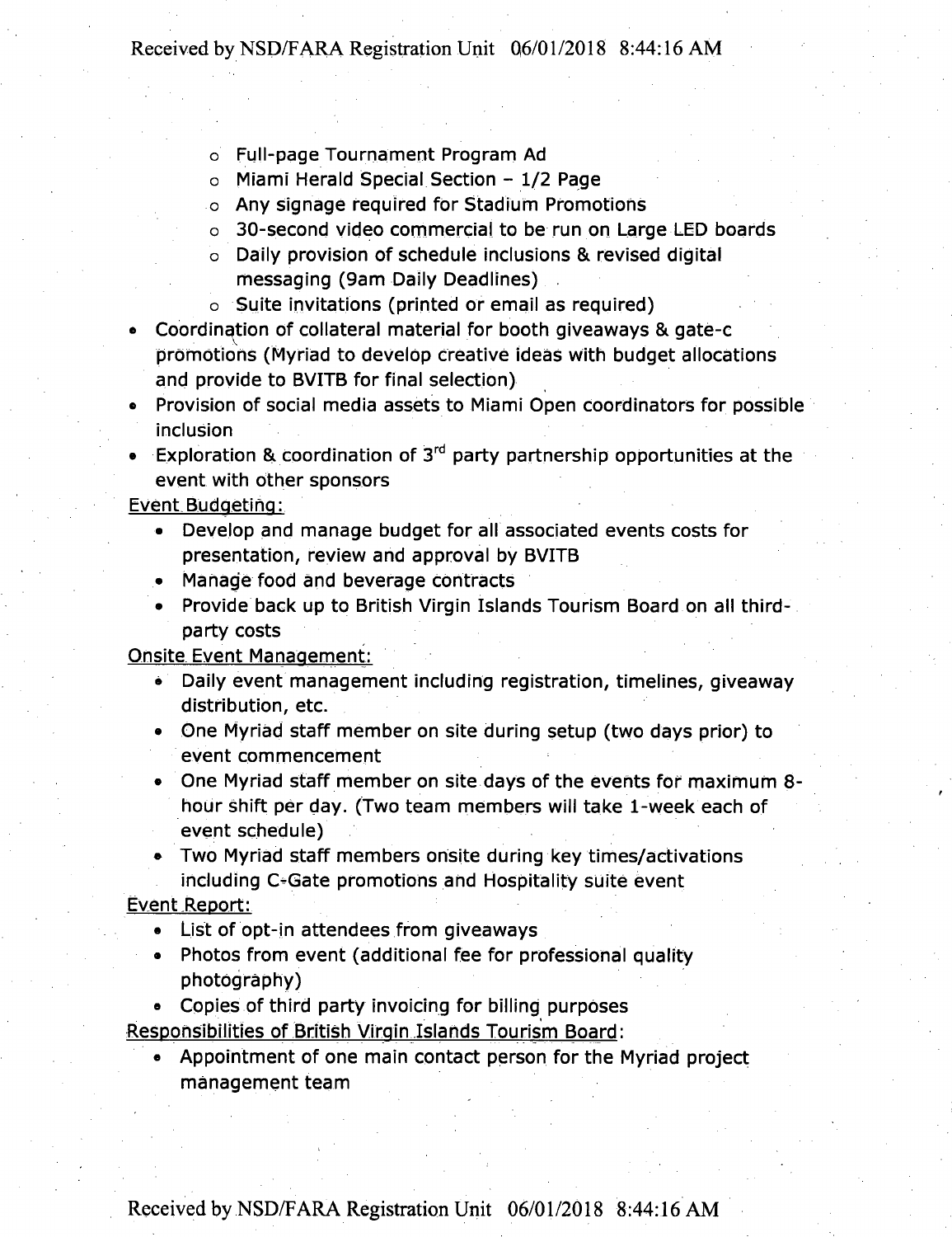- Direct payment of venue costs including food and beverage, room rental, room décor, labor charges, applicable taxes and service fees (to be pre-approved by BVITB.)
- Trip and legal costs associated with offering sweepstakes
- Minimum three BVI staff members allocated to the booth at all times with additional staffing allocation for Hospitality Suite & C-Gate activations.
- Minimum one BVI staff member for two days during set up prior to events commencement
- Coordination with BVI product/partners on involvement with the event, including participation, giving of prizes etc.
- Costs of BVI & Myriad team travel including accommodation, transportation, meals etc.
- Coordination of BVI team travel
- <sup>e</sup> Coverage of expenses outside of contract including:
	- o Printing of signage, brochures and any material required inbooth
	- o Video production
	- o Booth décor
	- o. Booth giveaways
	- o Shipping to/from event venues
- 6. Across all activities Myriad agree to the following **Reporting Deliverables**
- Myriad to provide weekly WIP report highlighting ongoing activities and upcoming deadlines.
- Myriad shall distribute a comprehensive activity and progress report to the BVITB (at minimum quarterly) highlighting staff activities and progress updates on the various campaign initiatives.
- Myriad PR to deliver to BVI a monthly recap of PR activities, media requests and leads, and media coverage resulting from proactive and reactive efforts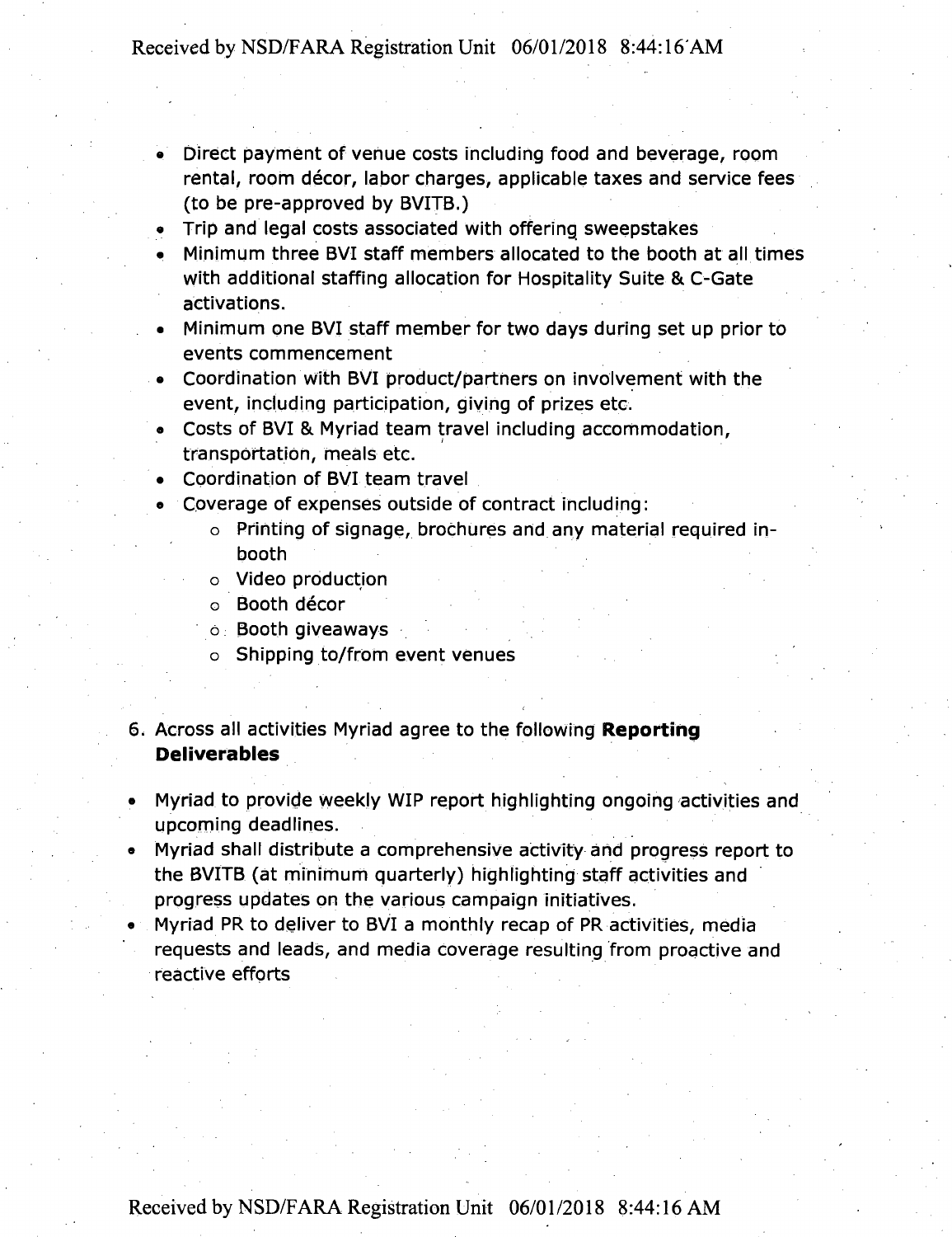7. BVTB acknowledges the following items are declared **Outside of Scope:**

- ® Media or trade events, road shows, production fees, promotional partnerships, FAMs, site inspections, trade conferences, marketing programs, design fees (where applicable).
- Participation in media or trade networking conference/ events including travel.
- « "Big Idea" promotions and special initiatives that fall outside the scope
- Trade Relations programs Such as consortia or tour operator coop management

• Hard production costs such as color proofs, stock photography etc.

- Media vendor services i.e. online or print advertisements
- Ad Serving & measurement dashboards
- Trade show booth production costs e.g. printing, hardware etc.
- Brochure of material Printing
- Freight and Shipping
- Travel costs
- Costs associated with special projects e.g. photo shoot, sweepstakes, promotions etc.
- <sup>e</sup> Further brand extensions or logos other than any identified within the scope
- All creative not listed, or required in numbers in excess of those mentioned within the scope, will be quoted independently at \$150USD per hour, Examples include:
	- o Brochure layouts (not including image selection, copy writing etc.) - \$750.00USD per page
	- o Full Page print resize \$450USD
	- o 30s Video Edit (no music/voiceover) \$4,200USD
	- o <sup>1</sup> x HTML5 Banner file \$675USD

## **8. Work Plan**

The Parties shall agree on a detailed work plan and the work plan shall be incorporated as part of this Agreement and shall lay out the deliverables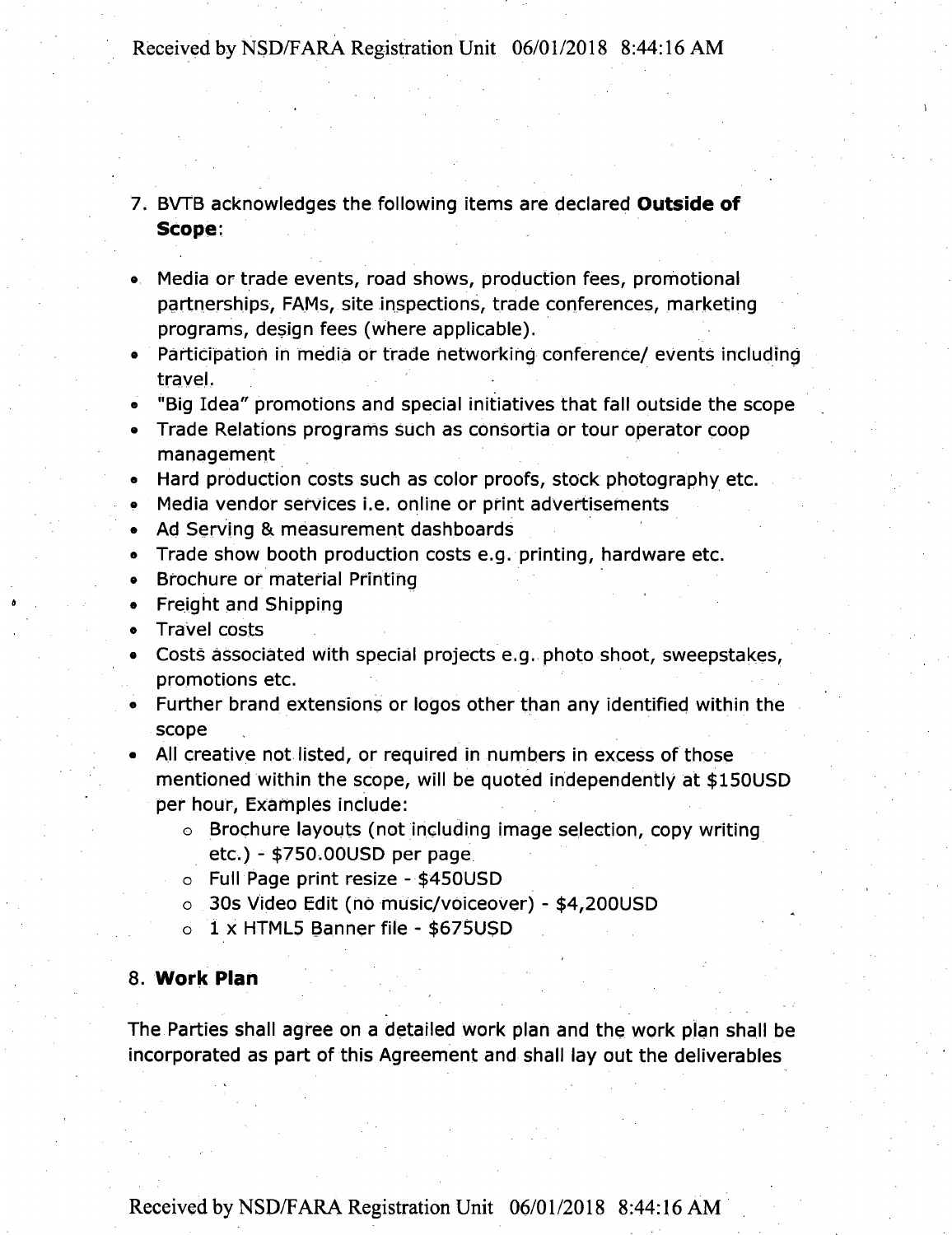to be received by the BVITB together with scheduled dates for completion for the various projects and activities to be undertaken by Myriad

## **9. Account Team**

Myriad will appoint an account team with the following time allocations:

- **•** Executive Management (President / VP)  $10\%$
- Creative Director  $-10\%$
- Group Director 20%
- Account Executive- 45%
- Media Planner/Buyer 15%
- PR Executive  $-15%$
- Event Manager 15%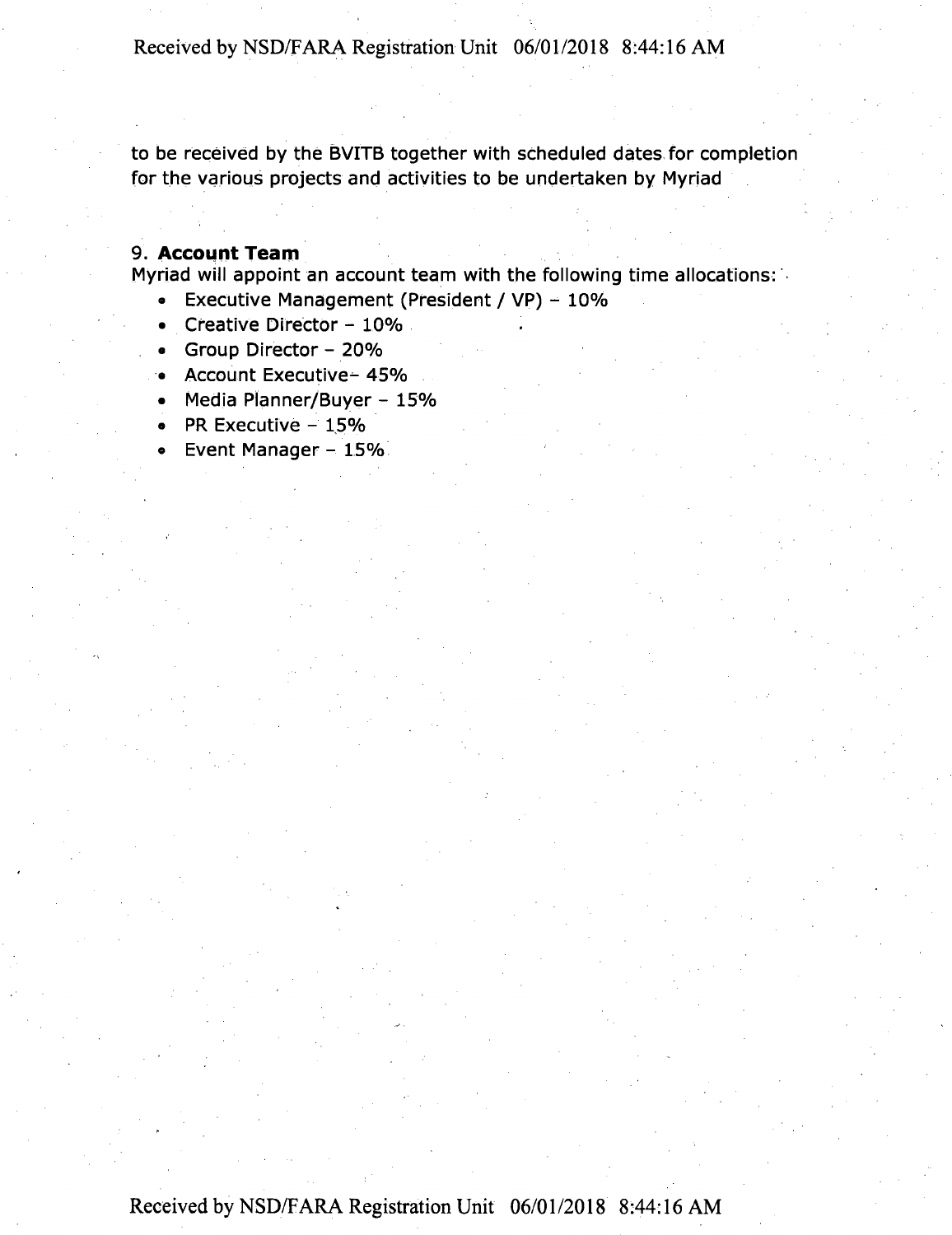## **ADDENDUM <sup>B</sup> - AGENCY COMPENSATION**

## Table of Contents

| 4. Transportation, Lodging & Travel Expenses  18 |
|--------------------------------------------------|
|                                                  |
|                                                  |

#### I. Representation Fee

Client agrees to pay Agency a marketing fee in the amount of seventeen thousand dollars (\$17,750) monthly for Agency staff time devoted to the activities outlined in the scope of work (Addendum A). This fee shall be due and payable on the first day of each month beginning January  $1<sup>st</sup>$ , 2018.

The fee will be invoiced in advance and BVITB shall pay this invoice no later than the 5<sup>th</sup> business day of each month.

Myriad will issue an invoice to BVITB on the first day the month for all direct expenses and fees in respect of activities completed during the previous month, commencing with an invoice on February 1st, 2018 for all January activities. All fees shall be invoiced and paid in US dollars by wire transfer to an account provided by Myriad.

The BVI Tourist Board is a statutory body funded by the Government of the British Virgin Islands.

1. Additional Agency Services

Any additional Agency services shall be estimated, authorized and billed by separate agreement.

Additional services outside the scope of this agreement will be undertaken on a project-by-project basis as requested by BVITB in writing (electronic mail shall constitute a writing). Myriad will submit a budget for each individual project, including all deliverables and costs, to BVITB for approval prior to the commencement of any project or service. Examples include (but not limited to):

• Photo and video shoot - pricing to be presented once full scope of work is defined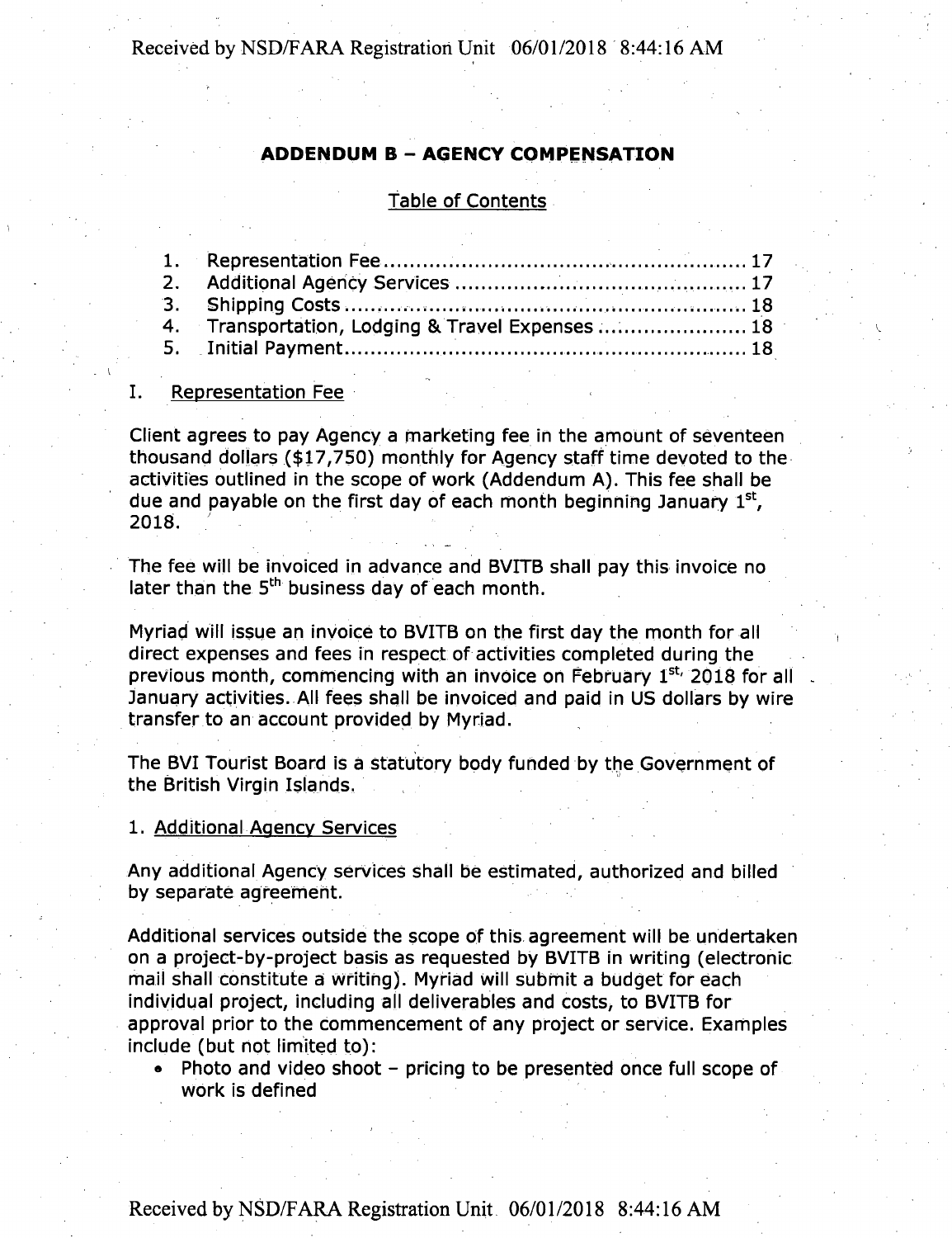• Promotional partnership with non-travel entities e.g. luggage company, retail store, etc.

Myriad shall not undertake such additional project or services save upon the written approval of BVITB.

Addendums D & E include additional services currently proposed for 2018 which are deemed approved upon signing of those two documents.

## 2. Shipping Costs

All shipping, express package or express mail charges incurred by Agency on behalf of the Client shall be billed to Client at cost.

## 3. Transportation, Lodging & Travel Expenses

Client agrees to reimburse Agency for all pre-approved transportation, lodging and travel expenses incurred by members of Agency's staff while traveling to perform on behalf of Client.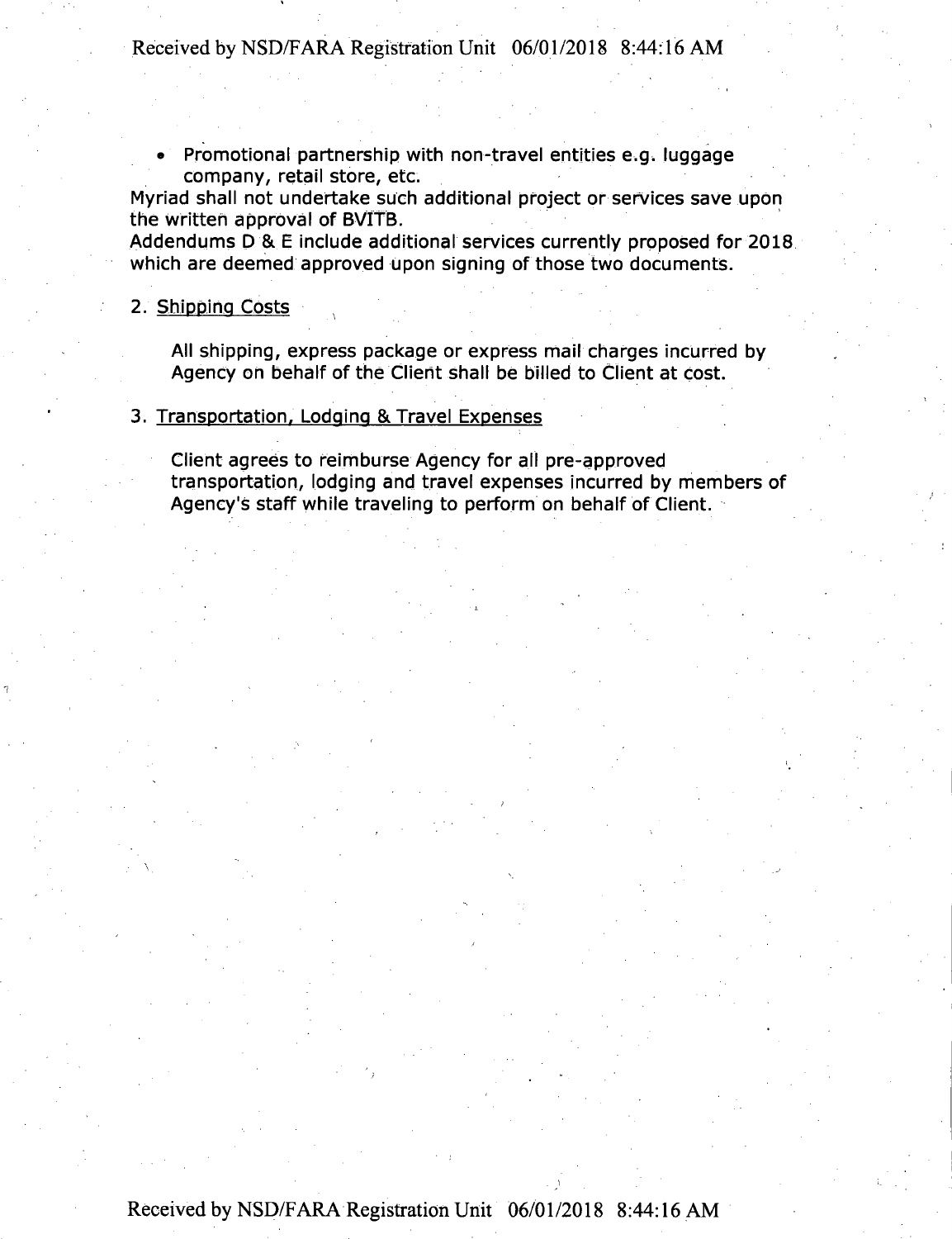## **ADDENDUM <sup>C</sup> - ADVERTISING AND MEDIA LIABILITY**

### 1. Advertising

Advertising placed by Agency on behalf of Client shall be subject to Client's prior written approval and placed at the lowest rate(s) negotiated by Agency. All charges for media space and time shall be estimated and authorized in advance. Agency shall be obligated to place media insertions per the Client-approved schedule only upon receipt of payment in full in advance of such placements.

## 2. Media Liability

Client agrees to assume full financial liability for properly authorized insertions for advertising space and/or time placed on its behalf by Agency.

In the event that a publication, station, online medium or other media outlet elects not to accept Agency's standard insertion order which disallows liability for unpaid media charges, Client agrees to provide the medium with written confirmation of acceptance of this liability.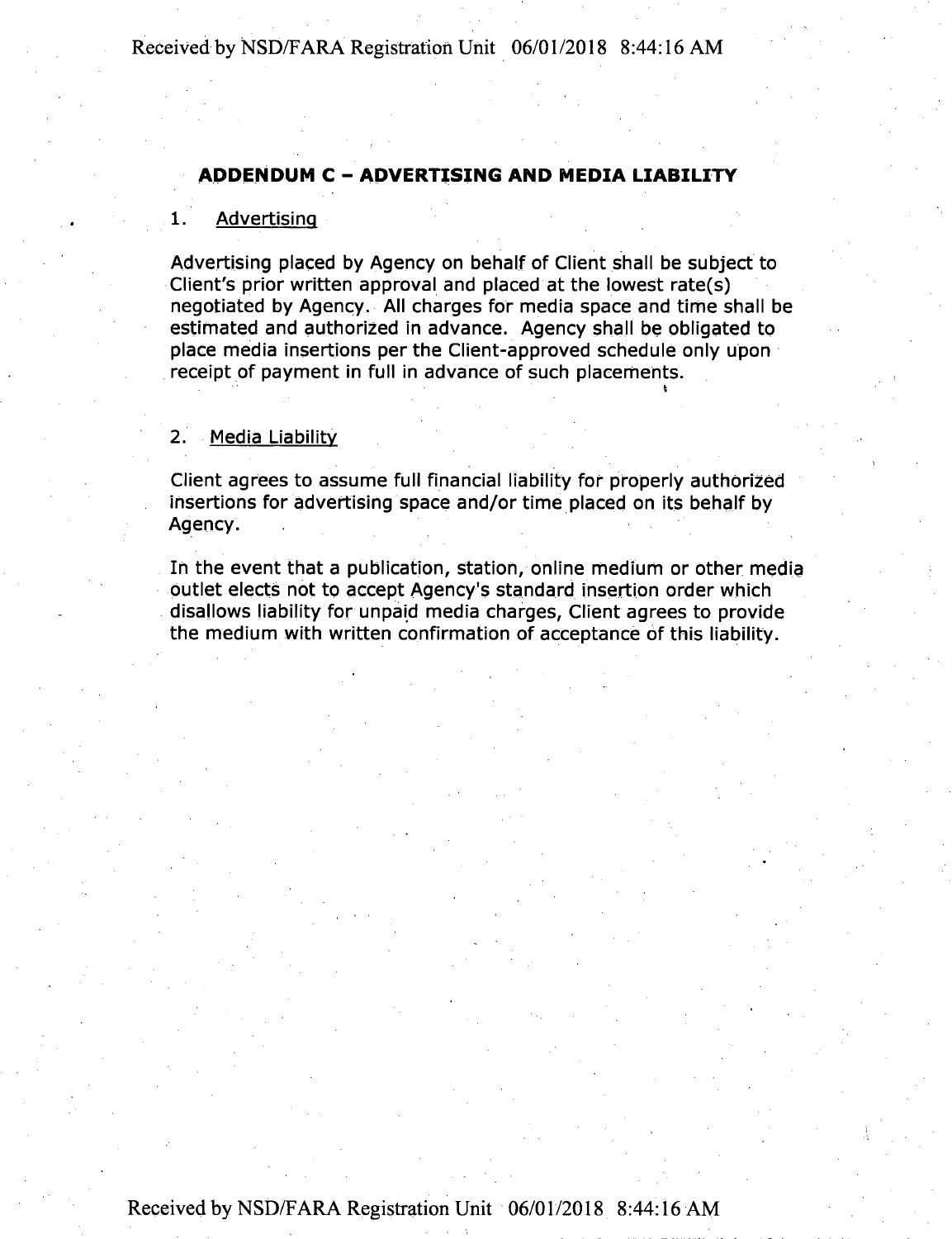## **ADDENDUM <sup>D</sup> - ADDITIONAL AGENCY SERVICE**

#### USER GENERATED CONTENT LICENSE & MANAGEMENT

Myriad Marketing via MMGY Global will provide BVI Tourism with user generated content (UGC) managed services for a period of 24 months  $(1/1/18 - 12/31/19)$ . BVI Tourism will have an option to renew an annual agreement on 10/1/19. User generated content managed services will include:

- 1. Chute Software License
- 2. User Generated Content Strategy
- 3. Ongoing Maintenance & Outreach (15 hours/month; maximum of 180 hours a year)

Myriad Marketing/MMGY Global will be responsible for:

- 1. Contracting Software Provider (Chute)
- 2. Developing UGC Strategy
- 3. Executing UGC Strategy
- 4. Ongoing Management and Outreach to Secure Photo and Video Assets
- 5. Monthly Batches of Photo and Video Assets for Use Across Marketing **Channels**

BVI Tourism will be responsible for:

- 1. Providing Written Approval for UGC Services
- 2. Providing Timely Input and Approval of UGC Assets

#### Year 1 **Discounted** Cost (1/1/18 - 12/31/18)

Software Set Up

Annual Software License (12 Month License) User Generated Content Managed Services (12 Months)

TOTAL \$29,500

### Year 2 Cost (1/1/19 - 12/31/19)

Annual Software License (12 Month License) User Generated Content Managed Services (12 Months)

TOTAL \$40,000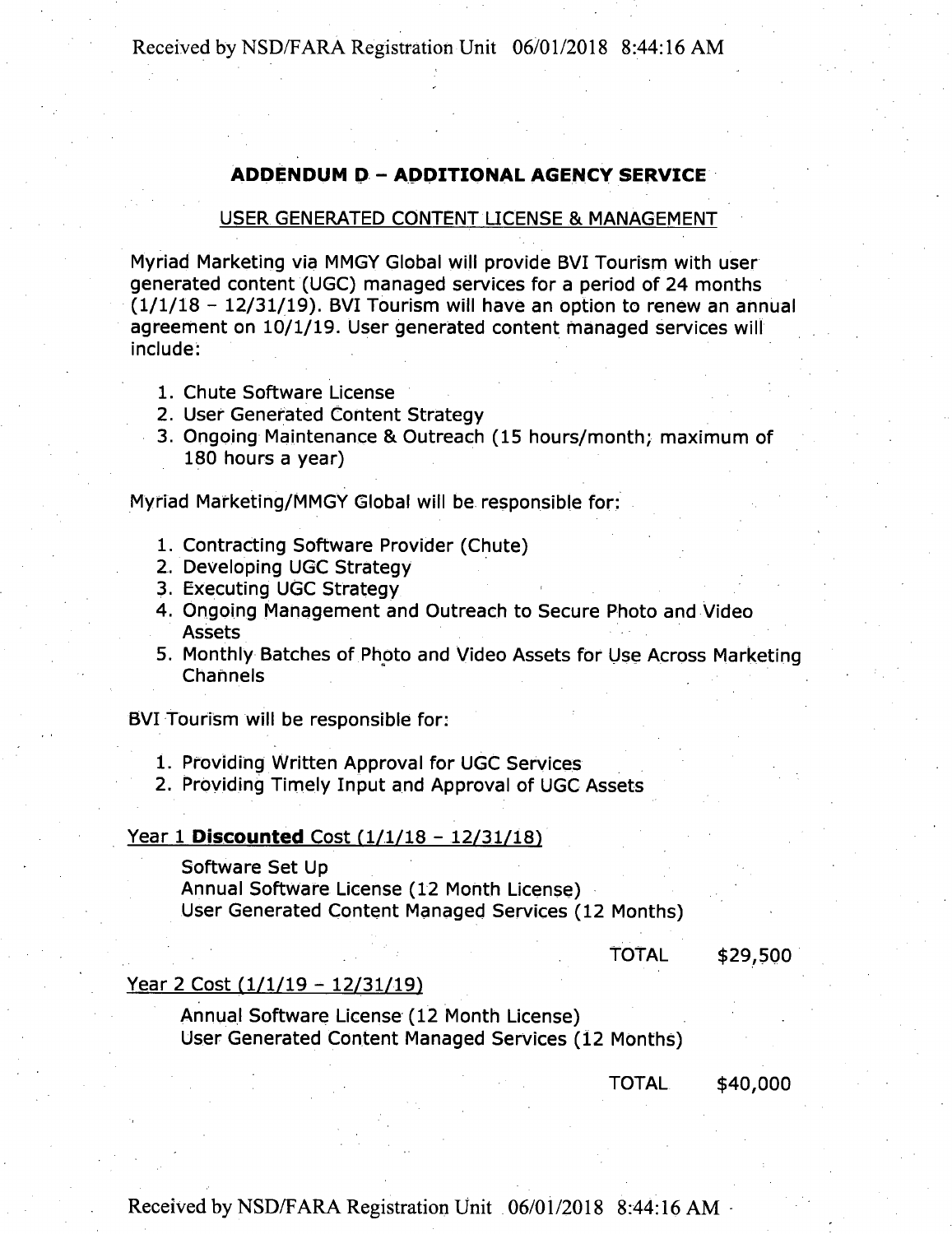Upon signed approval of project estimate, BVI Tourism will be invoiced \$29,000 for Year 1 Software License and User Generated Content Managed Services. On 12/15/18 BVI Tourism will be invoiced \$40,000 for Year 2 Software License and User Generated Content Managed Services. Although MMGY Global will be contracting Chute on behalf of BVI Tourism BVI Tourism will retain software license for duration of contract period.

Payment terms for all invoices are the same as those defined in Addendum B - Section I.

**BVI Tourism Myriad Marketing**

**Authorized Signature Authorized Signature**

**Print Name and Title Print Name and Title**

**Date Date**